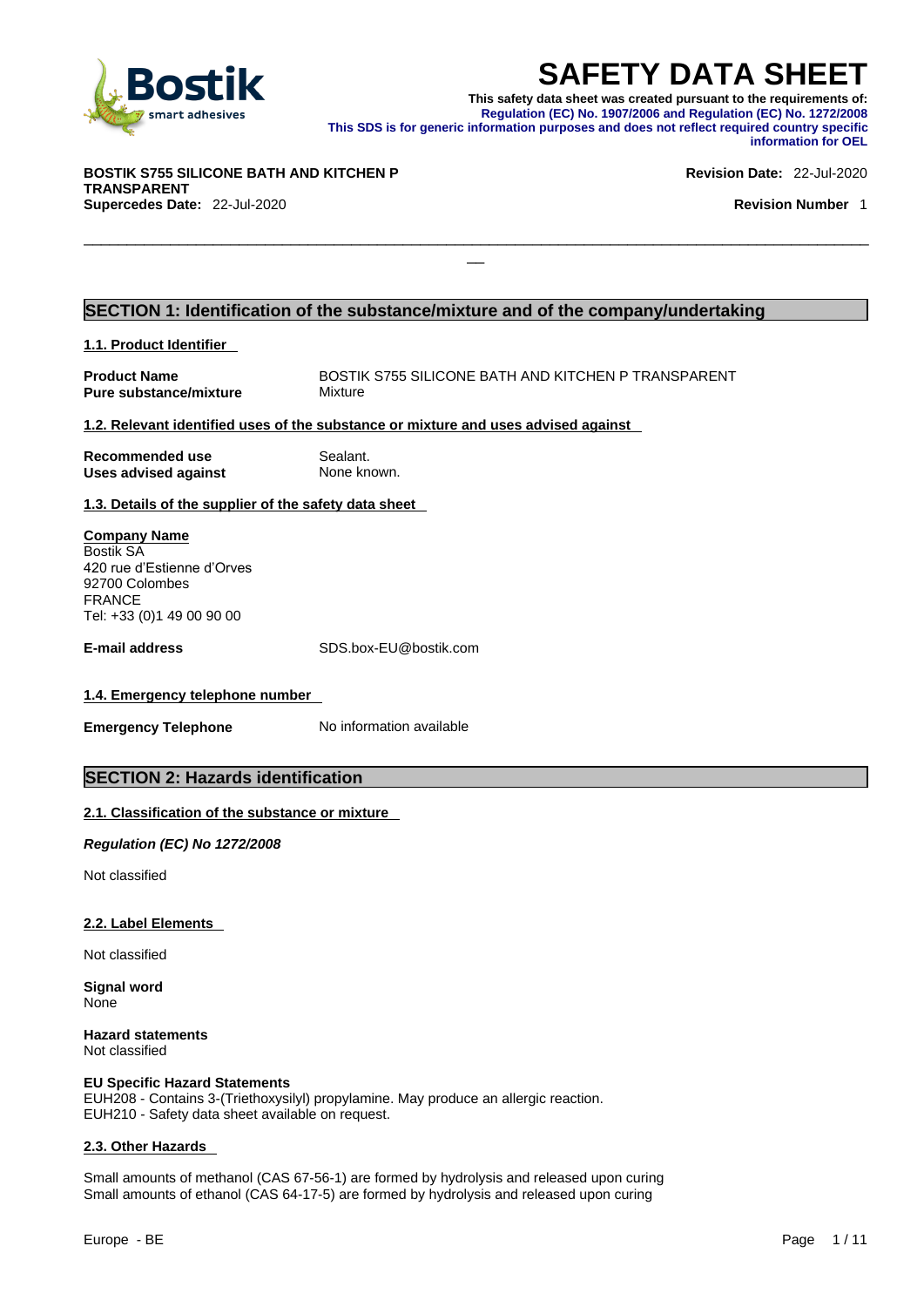$\Box$ 

### \_\_ **BOSTIK S755 SILICONE BATH AND KITCHEN <sup>P</sup> TRANSPARENT Supercedes Date:** 22-Jul-2020 **Revision Number** 1

### **PBT & vPvB**

This mixture contains no substance considered to be persistent, bioaccumulating or toxic (PBT) This mixture contains no substance considered to be very persistent nor very bioaccumulating (vPvB)

### **SECTION 3: Composition/information on ingredients**

### **3.1 Substances**

Not applicable

### **3.2. Mixtures**

| <b>Chemical name</b>              | <b>EC No</b> | <b>CAS No</b> | Weight-%  | <b>Classification</b><br>according to<br><b>Regulation (EC)</b><br>No. 1272/2008<br><b>[CLP]</b> | <b>Specific</b><br>concentration limit<br>(SCL) | <b>REACH</b><br><b>Registration</b><br><b>Number</b> |
|-----------------------------------|--------------|---------------|-----------|--------------------------------------------------------------------------------------------------|-------------------------------------------------|------------------------------------------------------|
| 2-Pentanone oxime                 | 484-470-6    | 623-40-5      | $1 - 2.5$ | Acute Tox, 4<br>(H302)<br>Eye Irrit. 2<br>(H319)<br>Aquatic Chronic<br>3(H412)                   |                                                 | 01-2119980079-<br>27-XXXX                            |
| 3-(Triethoxysilyl)<br>propylamine | 213-048-4    | 919-30-2      | $0.1 - 1$ | Skin Corr. 1B<br>(H314)<br>Skin Sens. 1<br>(H317)<br>Acute Tox, 4<br>(H302)                      |                                                 | 01-2119480479-<br>24-XXXX                            |

### **Full text of H- and EUH-phrases: see section 16**

Note: ^ indicates not classified, however, the substance is listed in section 3 as it has an OEL

This product does not contain candidate substances of very high concern at a concentration >=0.1% (Regulation (EC) No. 1907/2006 (REACH), Article 59)

### **SECTION 4: First aid measures**

### **4.1. Description of first aid measures**

| <b>General advice</b> | If medical advice is needed, have product container or label at hand.                                                                                                    |
|-----------------------|--------------------------------------------------------------------------------------------------------------------------------------------------------------------------|
| <b>Inhalation</b>     | Remove to fresh air. (Call a doctor if symptoms occur).                                                                                                                  |
| Eye contact           | Immediately flush with plenty of water. After initial flushing, remove any contact lenses<br>and continue flushing for at least 15 minutes. Consult an ophthalmologist.  |
| <b>Skin contact</b>   | Wash skin with soap and water. In the case of skin irritation or allergic reactions see a<br>doctor.                                                                     |
| Ingestion             | Do NOT induce vomiting. Rinse mouth thoroughly with water. Never give anything by<br>mouth to an unconscious person. Call a doctor or poison control centre immediately. |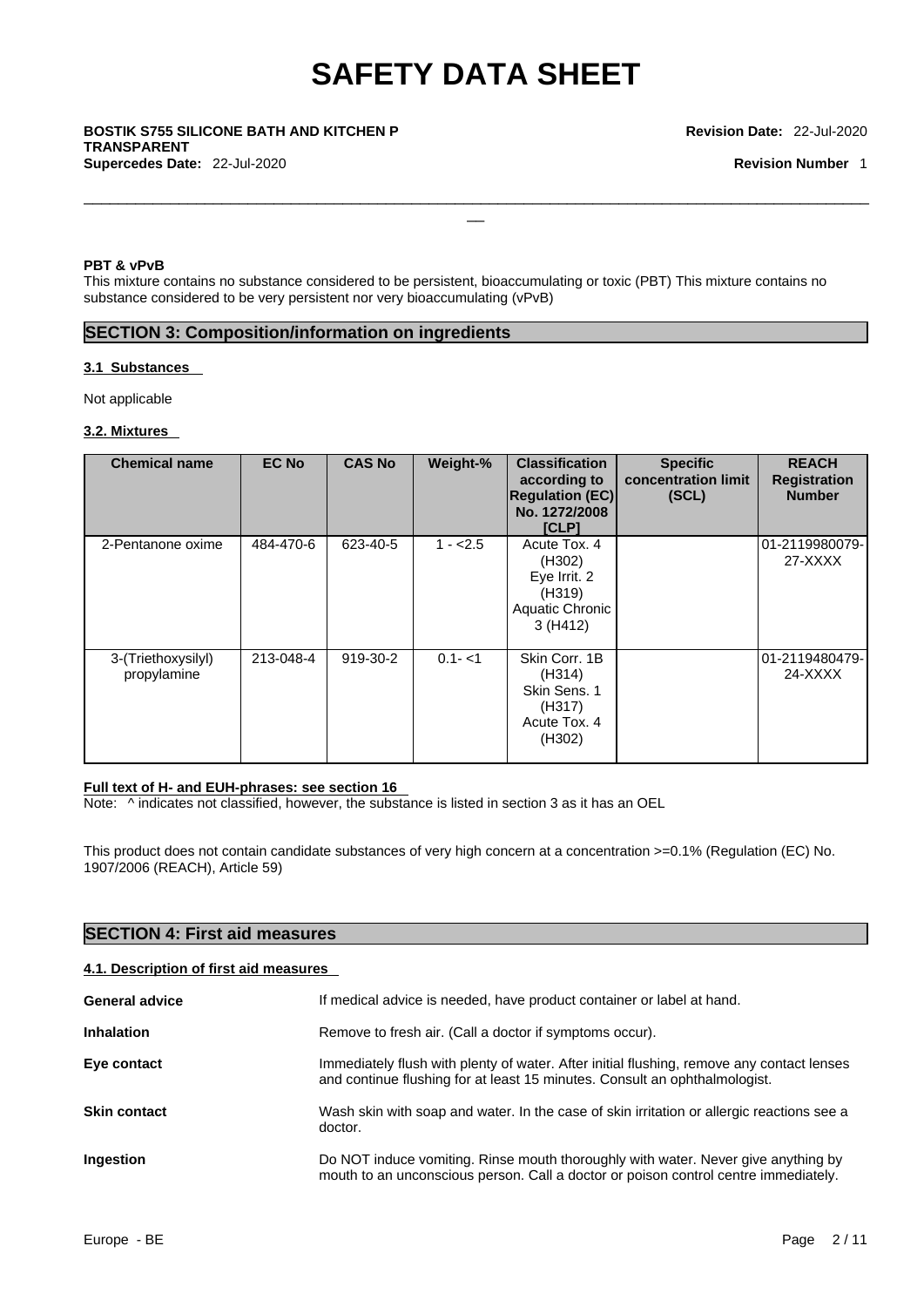$\Box$ 

\_\_ **BOSTIK S755 SILICONE BATH AND KITCHEN <sup>P</sup> TRANSPARENT Supercedes Date:** 22-Jul-2020 **Revision Number** 1

**Revision Date:** 22-Jul-2020

| 4.2. Most important symptoms and effects, both acute and delayed |                                                                                 |
|------------------------------------------------------------------|---------------------------------------------------------------------------------|
| Symptoms                                                         | None known.                                                                     |
|                                                                  | 4.3. Indication of any immediate medical attention and special treatment needed |
| Note to doctors                                                  | Treat symptomatically.                                                          |

### **SECTION 5: Firefighting measures**

**5.1. Extinguishing media** 

**Suitable extinguishing media** Use extinguishing measures that are appropriate to local circumstances and the surrounding environment.

**Unsuitable extinguishing media** Full water jet. Do not scatter spilled material with high pressure water streams.

### **5.2. Special hazards arising from the substance or mixture**

**Specific hazards arising from the** Thermal decomposition can lead to release of irritating gases and vapours. **chemical**

### **5.3. Advice for firefighters**

**Special protective equipment for fire-fighters** Wear self contained breathing apparatus for fire fighting if necessary.

### **SECTION 6: Accidental release measures**

### **6.1. Personal precautions, protective equipment and emergency procedures**

| <b>Personal precautions</b>                               | Ensure adequate ventilation. Use personal protective equipment as required. Avoid<br>contact with skin, eyes or clothing.               |
|-----------------------------------------------------------|-----------------------------------------------------------------------------------------------------------------------------------------|
| <b>Other information</b>                                  | Ventilate the area. Prevent further leakage or spillage if safe to do so.                                                               |
| For emergency responders                                  | Use personal protection recommended in Section 8.                                                                                       |
| 6.2. Environmental precautions                            |                                                                                                                                         |
| <b>Environmental precautions</b>                          | Prevent product from entering drains. Do not allow to enter into soil/subsoil. See Section<br>12 for additional Ecological Information. |
| 6.3. Methods and material for containment and cleaning up |                                                                                                                                         |
| <b>Methods for containment</b>                            | Use a non-combustible material like vermiculite, sand or earth to soak up the product<br>and place into a container for later disposal. |
| Methods for cleaning up                                   | Take up mechanically, placing in appropriate containers for disposal.                                                                   |
| 6.4. Reference to other sections                          |                                                                                                                                         |
| <b>Reference to other sections</b>                        | See section 8 for more information. See section 13 for more information.                                                                |
|                                                           |                                                                                                                                         |

### **SECTION 7: Handling and storage**

### **7.1. Precautions for safe handling**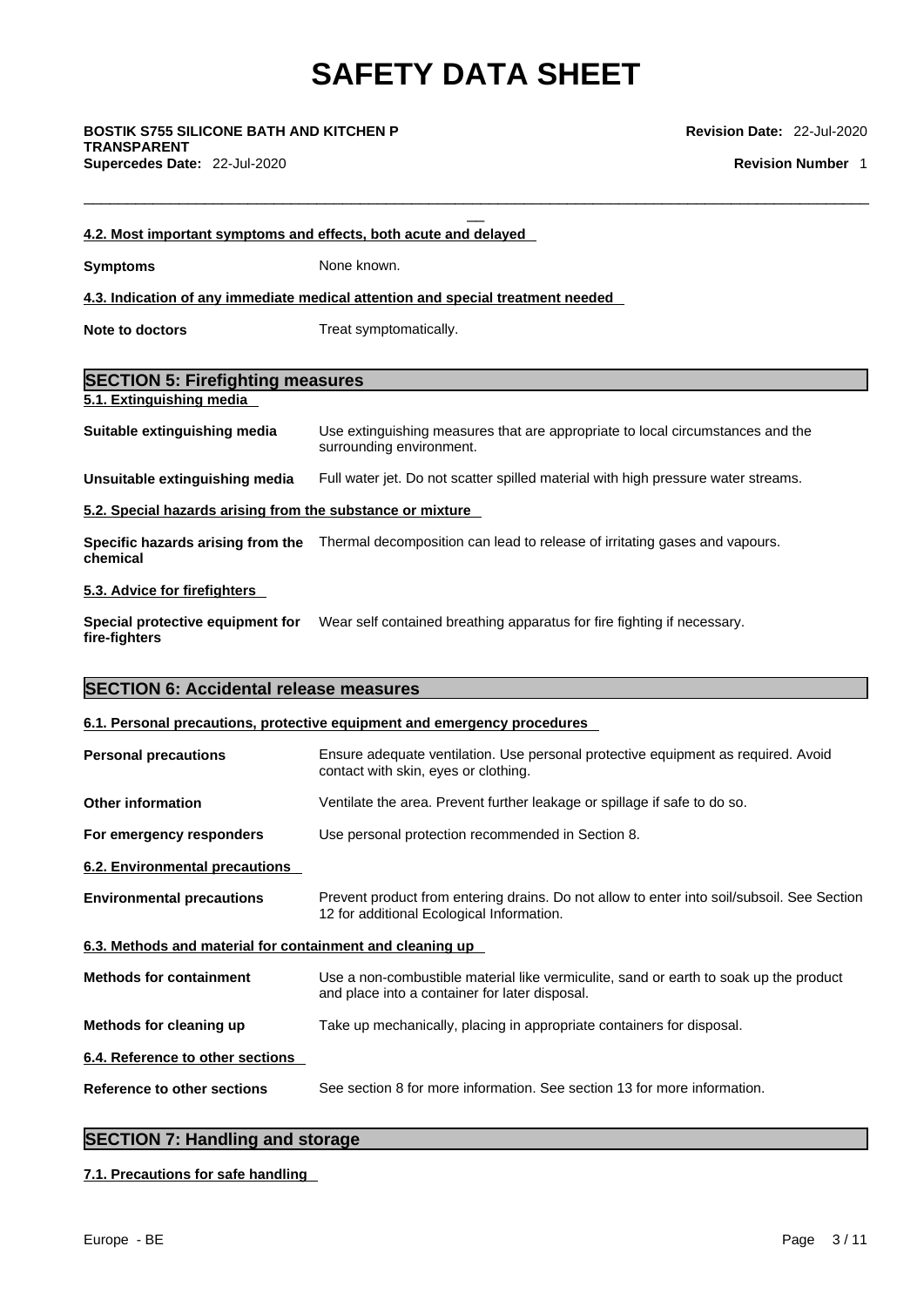$\Box$ 

\_\_ **BOSTIK S755 SILICONE BATH AND KITCHEN <sup>P</sup> TRANSPARENT** 

**Revision Date:** 22-Jul-2020

**Supercedes Date:** 22-Jul-2020 **Revision Number** 1

| Advice on safe handling                                           | Ensure adequate ventilation. Use personal protective equipment as required. Avoid<br>contact with skin, eyes or clothing.                                    |  |  |
|-------------------------------------------------------------------|--------------------------------------------------------------------------------------------------------------------------------------------------------------|--|--|
| General hygiene considerations                                    | Do not eat, drink or smoke when using this product. Wash hands before breaks and after<br>work. Take off all contaminated clothing and wash it before reuse. |  |  |
| 7.2. Conditions for safe storage, including any incompatibilities |                                                                                                                                                              |  |  |
| <b>Storage Conditions</b>                                         | Protect from moisture. Keep in a dry, cool and well-ventilated place. Keep away from<br>food, drink and animal feedingstuffs.                                |  |  |
| 7.3. Specific end use(s)                                          |                                                                                                                                                              |  |  |
| <b>Specific Use(s)</b><br>Sealant.                                |                                                                                                                                                              |  |  |
|                                                                   | Risk Management Methods (RMM) The information required is contained in this Safety Data Sheet.                                                               |  |  |
| <b>Other information</b>                                          | Observe technical data sheet.                                                                                                                                |  |  |
|                                                                   |                                                                                                                                                              |  |  |

### **SECTION 8: Exposure controls/personal protection**

### **8.1. Control parameters**

**Exposure Limits** Small amounts of methanol (CAS 67-56-1) are formed by hydrolysis and released upon curing Small amounts of ethanol (CAS 64-17-5) are formed by hydrolysis and released upon curing

### **Only European Community Occupational Exposure Limits will be shown in this document. Please refer to regional SDS for further information.**

| <b>Chemical name</b> | <b>European Union</b>        |
|----------------------|------------------------------|
| Methyl alcohol       | TWA: 200 ppm                 |
| $67 - 56 - 1$        | TWA: $260$ mg/m <sup>3</sup> |
|                      |                              |

**Derived No Effect Level (DNEL)** No information available

| <b>Derived No Effect Level (DNEL)</b>                |                   |                                   |               |
|------------------------------------------------------|-------------------|-----------------------------------|---------------|
| 3-(Triethoxysilyl) propylamine (919-30-2)            |                   |                                   |               |
| Type                                                 | Exposure route    | Derived No Effect Level<br>(DNEL) | Safety factor |
| worker Long term Systemic health<br><b>leffects</b>  | <b>Inhalation</b> | 59 mg/m $3$                       |               |
| worker Short term Systemic health<br><b>leffects</b> | <b>Inhalation</b> | 59 mg/m <sup>3</sup>              |               |
| worker Long term Systemic health<br>effects          | <b>IDermal</b>    | 8.3 mg/kg bw/d                    |               |
| worker Short term Systemic health<br>effects         | Dermal            | 8.3 mg/kg bw/d                    |               |

| Derived No Effect Level (DNEL)                |                       |                                    |               |
|-----------------------------------------------|-----------------------|------------------------------------|---------------|
| 3-(Triethoxysilyl) propylamine (919-30-2)     |                       |                                    |               |
| <b>Type</b>                                   | <b>Exposure route</b> | Derived No Effect Level<br>l(DNEL) | Safety factor |
| Consumer Long term Systemic<br>health effects | <b>Inhalation</b>     | $17 \text{ mg/m}^3$                |               |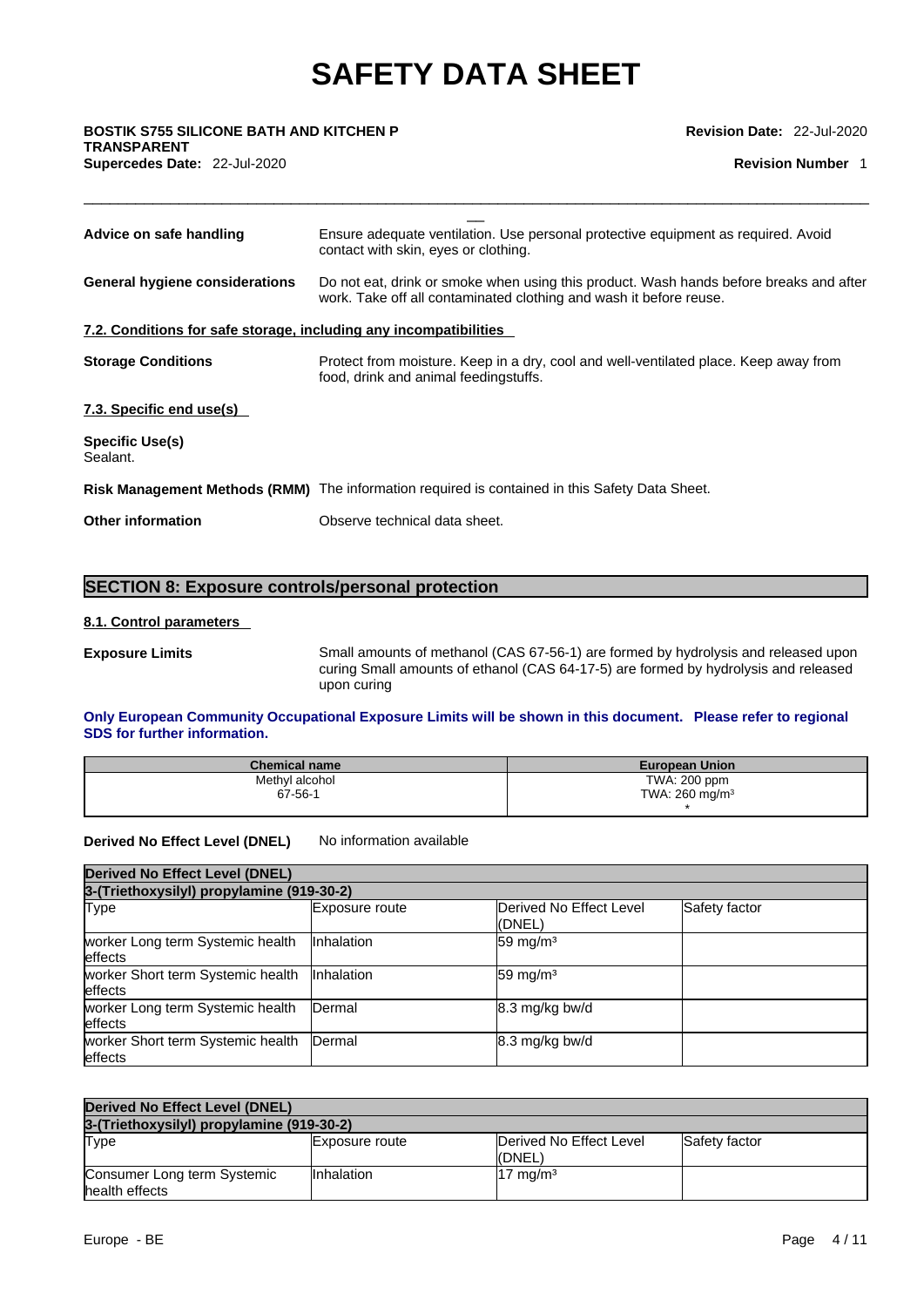### \_\_ **BOSTIK S755 SILICONE BATH AND KITCHEN <sup>P</sup> TRANSPARENT Supercedes Date:** 22-Jul-2020 **Revision Number** 1

### **Revision Date:** 22-Jul-2020

| Consumer Short term Systemic | <b>Inhalation</b> | $17.4 \text{ mg/m}^3$ |  |
|------------------------------|-------------------|-----------------------|--|
| health effects               |                   |                       |  |
| Consumer Long term Systemic  | <b>Dermal</b>     | 5 mg/kg bw/d          |  |
| health effects               |                   |                       |  |
| Consumer Short term Systemic | Dermal            | 5 mg/kg bw/d          |  |
| health effects               |                   |                       |  |

 $\Box$ 

### **Predicted No Effect Concentration** No information available. **(PNEC)**

| <b>Predicted No Effect Concentration (PNEC)</b> |                                                 |
|-------------------------------------------------|-------------------------------------------------|
| 3-(Triethoxysilyl) propylamine (919-30-2)       |                                                 |
| Environmental compartment                       | <b>Predicted No Effect Concentration (PNEC)</b> |
| Freshwater                                      | $0.33 \text{ ma/l}$                             |
| Marine water                                    | $0.033$ mg/l                                    |

### **8.2. Exposure controls**

**Engineering controls** Ensure adequate ventilation, especially in confined areas.

### **Personal Protective Equipment**

| <b>Eye/face protection</b>      | Wear safety glasses with side shields (or goggles). Eye protection must conform to      |
|---------------------------------|-----------------------------------------------------------------------------------------|
|                                 | standard EN 166                                                                         |
| <b>Hand protection</b>          | Wear suitable gloves. Recommended Use:. Neoprene™. Nitrile rubber. Butyl rubber.        |
|                                 | Glove thickness > 0.7mm. Ensure that the breakthrough time of the glove material is not |
|                                 | exceeded. Refer to glove supplier for information on breakthrough time for specific     |
|                                 | gloves. The breakthrough time for the mentioned glove material is in general greater    |
|                                 | than 480 min. Gloves must conform to standard EN 374                                    |
| Skin and body protection        | None under normal use conditions.                                                       |
| <b>Respiratory protection</b>   | In case of inadequate ventilation wear respiratory protection.                          |
| <b>Recommended filter type:</b> | Organic gases and vapours filter conforming to EN 14387.                                |

**Environmental exposure controls** Do not allow uncontrolled discharge of product into the environment.

### **SECTION 9: Physical and chemical properties**

### **9.1. Information on basic physical and chemical properties**

| <b>Physical state</b><br>Appearance<br><b>Colour</b><br>Odour<br><b>Odour threshold</b> | Liquid<br>Paste<br>Clear, colourless<br>Characteristic<br>No information available |                  |
|-----------------------------------------------------------------------------------------|------------------------------------------------------------------------------------|------------------|
| <b>Property</b>                                                                         | <b>Values</b>                                                                      | Remarks • Method |
| рH                                                                                      | No data available                                                                  |                  |
| Melting point / freezing point                                                          | No data available                                                                  |                  |
| Boiling point / boiling range                                                           | > 300 °C                                                                           |                  |
| <b>Flash point</b>                                                                      | > 100 °C                                                                           |                  |
| <b>Evaporation rate</b>                                                                 | No data available                                                                  |                  |
| Flammability (solid, gas)                                                               | Not applicable for liquids                                                         |                  |
| <b>Flammability Limit in Air</b>                                                        |                                                                                    |                  |
| Upper flammability or explosive No data available<br>limits                             |                                                                                    |                  |
| Lower flammability or explosive No data available<br>limits                             |                                                                                    |                  |
| Vapour pressure                                                                         | 100                                                                                | hPa @ 20 °C      |
| Vapour density                                                                          | No data available                                                                  |                  |
| <b>Relative density</b>                                                                 | No data available                                                                  |                  |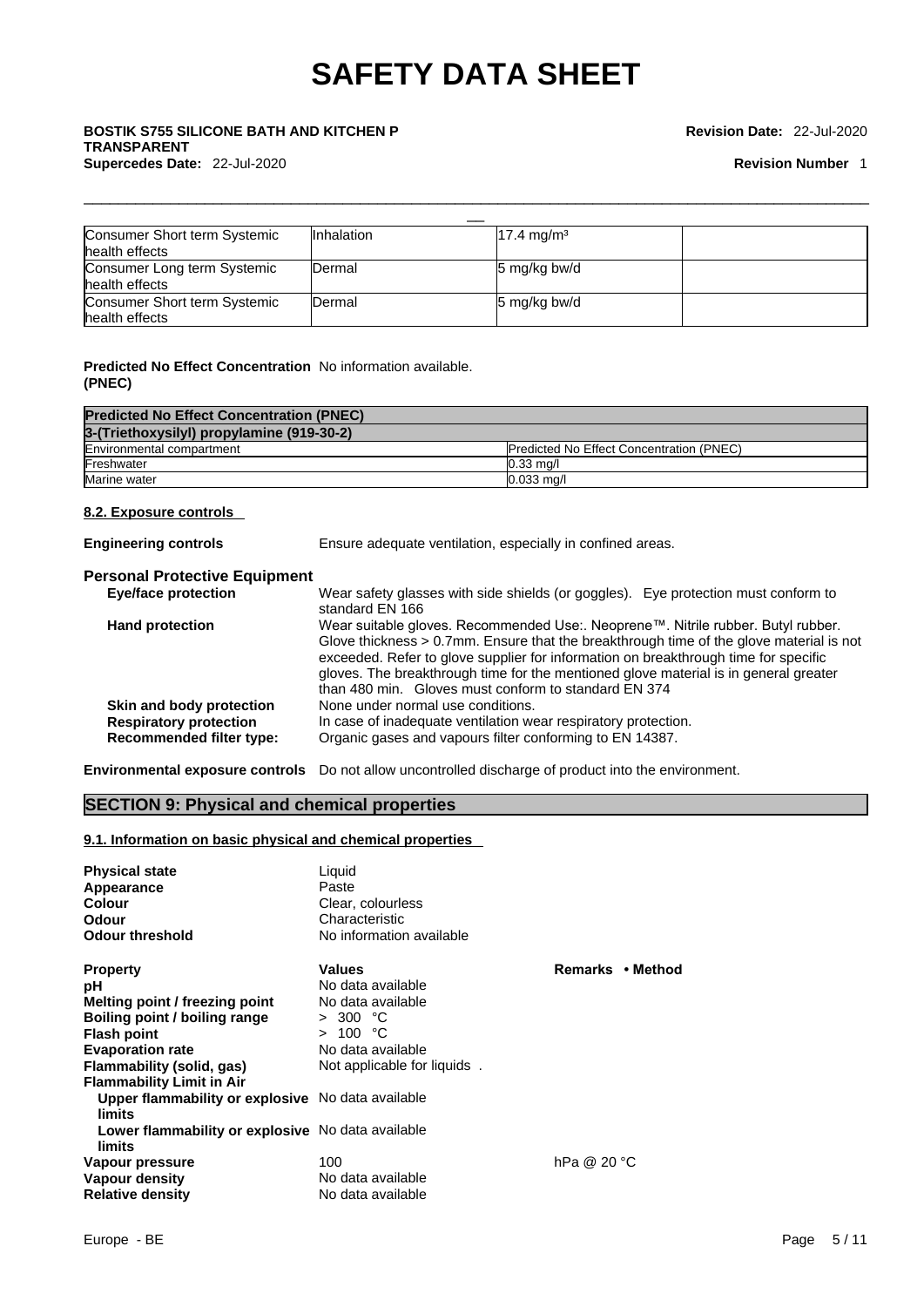$\Box$ 

### \_\_ **BOSTIK S755 SILICONE BATH AND KITCHEN <sup>P</sup> TRANSPARENT Supercedes Date:** 22-Jul-2020 **Revision Number** 1

**Revision Date:** 22-Jul-2020

| Water solubility                 | Immiscible in water      |
|----------------------------------|--------------------------|
| Solubility(ies)                  | No data available        |
| <b>Partition coefficient</b>     | No data available        |
| <b>Autoignition temperature</b>  | No data available        |
| <b>Decomposition temperature</b> |                          |
| Kinematic viscosity              | No data available        |
| <b>Dynamic viscosity</b>         | No data available        |
| <b>Explosive properties</b>      | No data available        |
| <b>Oxidising properties</b>      | No data available        |
| 9.2. Other information           |                          |
| Solid content (%)                | No information available |
| <b>VOC Content (%)</b>           | 0 g/L $/$ 0 %            |
| Density                          | 1.02 $q/cm^3$            |
|                                  |                          |

### **SECTION 10: Stability and reactivity**

| 10.1. Reactivity                                                                                |                                                                                |
|-------------------------------------------------------------------------------------------------|--------------------------------------------------------------------------------|
| <b>Reactivity</b>                                                                               | Product cures with moisture.                                                   |
| 10.2. Chemical stability                                                                        |                                                                                |
| <b>Stability</b>                                                                                | Stable under normal conditions.                                                |
| <b>Explosion data</b><br>Sensitivity to mechanical<br>impact<br>Sensitivity to static discharge | None.<br>None.                                                                 |
| 10.3. Possibility of hazardous reactions                                                        |                                                                                |
| Possibility of hazardous reactions None under normal processing.                                |                                                                                |
| 10.4. Conditions to avoid                                                                       |                                                                                |
| <b>Conditions to avoid</b>                                                                      | Protect from moisture.                                                         |
| 10.5. Incompatible materials                                                                    |                                                                                |
| Incompatible materials                                                                          | None known based on information supplied.                                      |
| 10.6. Hazardous decomposition products                                                          |                                                                                |
| <b>Hazardous decomposition</b><br>products                                                      | None under normal use conditions. Stable under recommended storage conditions. |
|                                                                                                 |                                                                                |

### **SECTION 11: Toxicological information**

### **11.1. Information on toxicological effects**

**Information on likely routes of exposure**

**Product Information** .

| <b>Inhalation</b> | Based on available data, the classification criteria are not met. |
|-------------------|-------------------------------------------------------------------|
| Eye contact       | Based on available data, the classification criteria are not met. |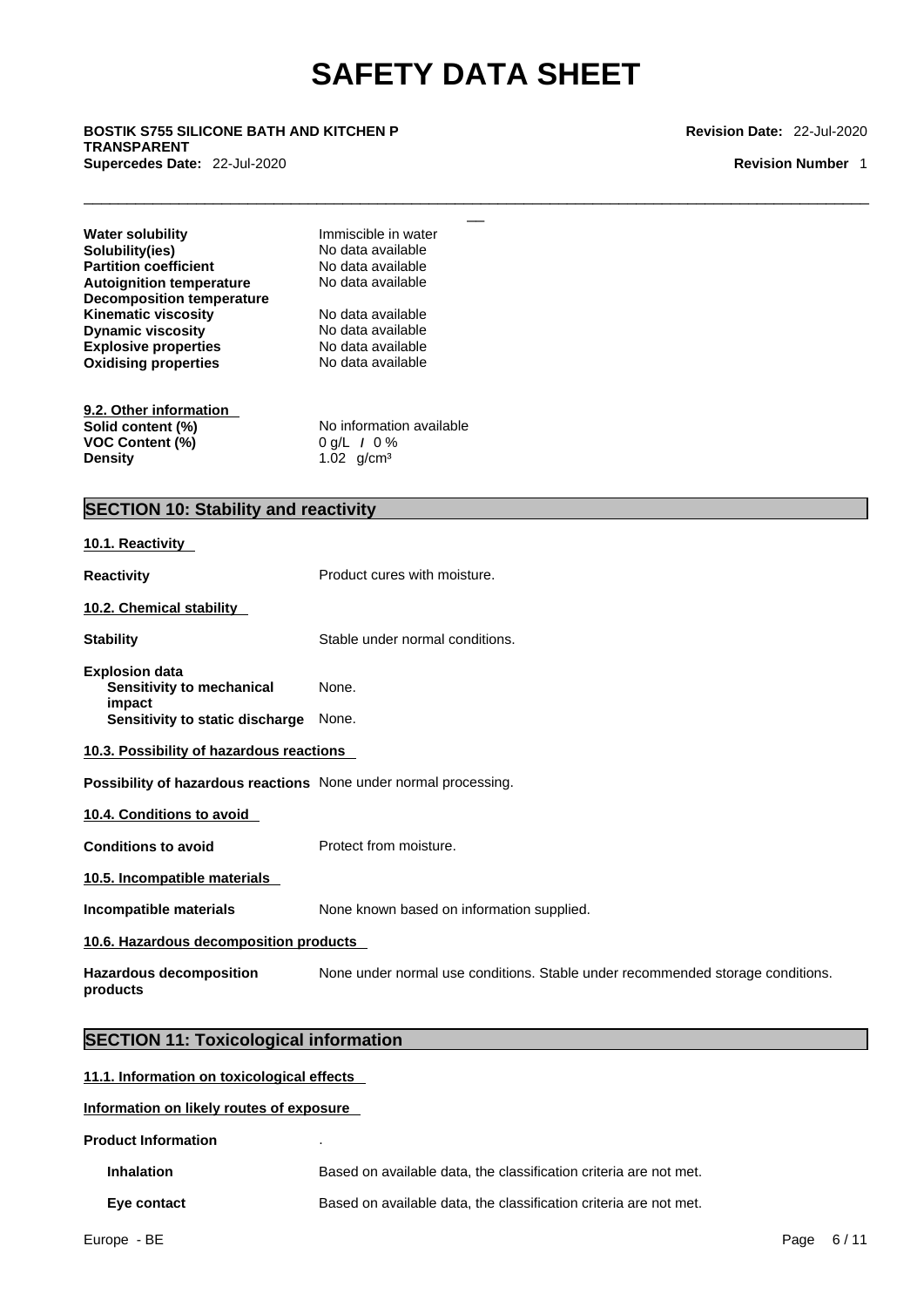$\Box$ 

\_\_ **BOSTIK S755 SILICONE BATH AND KITCHEN <sup>P</sup> TRANSPARENT Supercedes Date:** 22-Jul-2020 **Revision Number** 1

**Revision Date:** 22-Jul-2020

| <b>Skin contact</b>                     | Based on available data, the classification criteria are not met.            |  |
|-----------------------------------------|------------------------------------------------------------------------------|--|
| Ingestion                               | Based on available data, the classification criteria are not met.            |  |
|                                         | Symptoms related to the physical, chemical and toxicological characteristics |  |
| <b>Symptoms</b>                         | None known.                                                                  |  |
| <b>Numerical measures of toxicity</b>   |                                                                              |  |
| <b>Acute toxicity</b>                   |                                                                              |  |
|                                         | The following values are calculated based on chapter 3.1 of the GHS document |  |
| ATEmix (oral)<br><b>ATEmix (dermal)</b> | 94,416.70 mg/kg<br>8,696.40 mg/kg                                            |  |
|                                         |                                                                              |  |

### **Component Information**

| Chemical name                  | Oral LD50                    | Dermal LD50                 | Inhalation LC50            |
|--------------------------------|------------------------------|-----------------------------|----------------------------|
| 2-Pentanone oxime              | $LD50 = 1133$ mg/kg (Rattus) |                             |                            |
| 623-40-5                       | OECD 425                     |                             |                            |
| 3-(Triethoxysilyl) propylamine | $LD50 = 1490$ mg/kg (Rat,    | $LD50 = 4075$ mg/kg         | $LC50 > 144$ mg/L (6h) Rat |
| 919-30-2                       | female) EPA OTS 798.1175     | (Oryctolagus cuniculus) EPA | (Vapour)                   |
|                                |                              | OTS 798,1100                |                            |

### **Delayed and immediate effects as well as chronic effects from short and long-term exposure**

| <b>Skin corrosion/irritation</b>         | Based on available data, the classification criteria are not met.                                   |
|------------------------------------------|-----------------------------------------------------------------------------------------------------|
|                                          | Serious eye damage/eye irritation Based on available data, the classification criteria are not met. |
| <b>Respiratory or skin sensitisation</b> | Based on available data, the classification criteria are not met.                                   |
| Germ cell mutagenicity                   | Based on available data, the classification criteria are not met.                                   |
|                                          |                                                                                                     |
| Carcinogenicity                          | Based on available data, the classification criteria are not met.                                   |
| <b>Reproductive toxicity</b>             | Based on available data, the classification criteria are not met.                                   |
| <b>STOT - single exposure</b>            | Based on available data, the classification criteria are not met.                                   |
| <b>STOT - repeated exposure</b>          | Based on available data, the classification criteria are not met.                                   |
| <b>Aspiration hazard</b>                 | Based on available data, the classification criteria are not met.                                   |

### **SECTION 12: Ecological information**

### **12.1. Toxicity**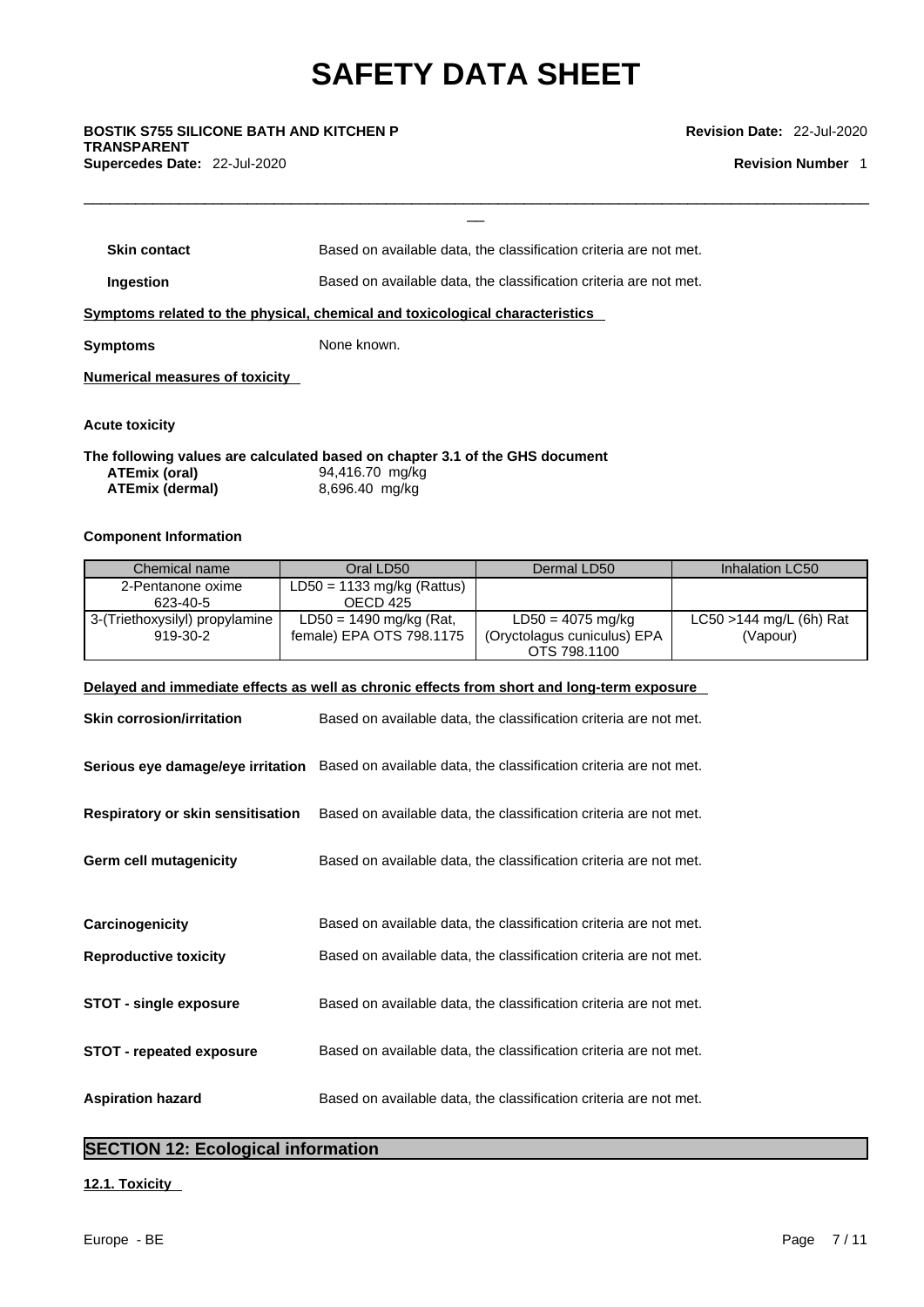$\Box$ 

\_\_ **BOSTIK S755 SILICONE BATH AND KITCHEN <sup>P</sup> TRANSPARENT Supercedes Date:** 22-Jul-2020 **Revision Number** 1

#### **Revision Date:** 22-Jul-2020

### **Ecotoxicity** .

| Chemical name                                 | Algae/aquatic<br>plants                                                                                      | <b>Fish</b>                                                          | Toxicity to<br>microorganisms | Crustacea                                                                        | M-Factor | M-Factor<br>(long-term) |
|-----------------------------------------------|--------------------------------------------------------------------------------------------------------------|----------------------------------------------------------------------|-------------------------------|----------------------------------------------------------------------------------|----------|-------------------------|
| 2-Pentanone oxime<br>623-40-5                 | $ EC50 (72h) = 54 $<br>mg/L<br>(Pseudokirchner (Oncorhynchus<br>iella<br>subcapitata)<br>OECD <sub>201</sub> | $LC50 (96h)$ ><br>100 $mg/L$<br>mykiss) OECD<br>Guideline 203        |                               | $EC50 (48h)$ ><br>$100 \text{ mg/l}$<br>(Daphnia<br>magna) OECD<br>Guideline 202 |          |                         |
| 3-(Triethoxysilyl)<br>propylamine<br>919-30-2 | EC50 (72h)<br>>1000 mg/L<br>Green algae<br>(desmodesmus<br>subspicatus)<br>(OECD TG 201)                     | LC50 (96h)<br>$>934$ mg/L<br>(Brachydanio<br>rerio) (OECD<br>TG 203) |                               | EC50 (48h)<br>$=331$ mg/L<br>Daphnia magna<br>(OECD TG 202)                      |          |                         |

### **12.2. Persistence and degradability**

**Persistence and degradability** No information available.

### **12.3. Bioaccumulative potential**

**Bioaccumulation** There is no data for this product.

#### **Component Information**

| Chemical name                              | <b>Partition coefficient</b> | Bioconcentration factor (BCF) |
|--------------------------------------------|------------------------------|-------------------------------|
| 2-Pentanone oxime<br>623-40-5              | .43                          |                               |
| 3-(Triethoxysilyl) propylamine<br>919-30-2 |                              |                               |

### **12.4. Mobility in soil**

**Mobility in soil** No information available.

### **12.5. Results of PBT and vPvB assessment**

**PBT and vPvB assessment** The components in this formulation do not meet the criteria for classification as PBT or vPvB. .

| Chemical name                              | PBT and vPvB assessment         |
|--------------------------------------------|---------------------------------|
| 2-Pentanone oxime<br>623-40-5              | The substance is not PBT / vPvB |
| 3-(Triethoxysilyl) propylamine<br>919-30-2 | The substance is not PBT / vPvB |

### **12.6. Other adverse effects**

**Other adverse effects** No information available.

### **SECTION 13: Disposal considerations**

### **13.1. Waste treatment methods**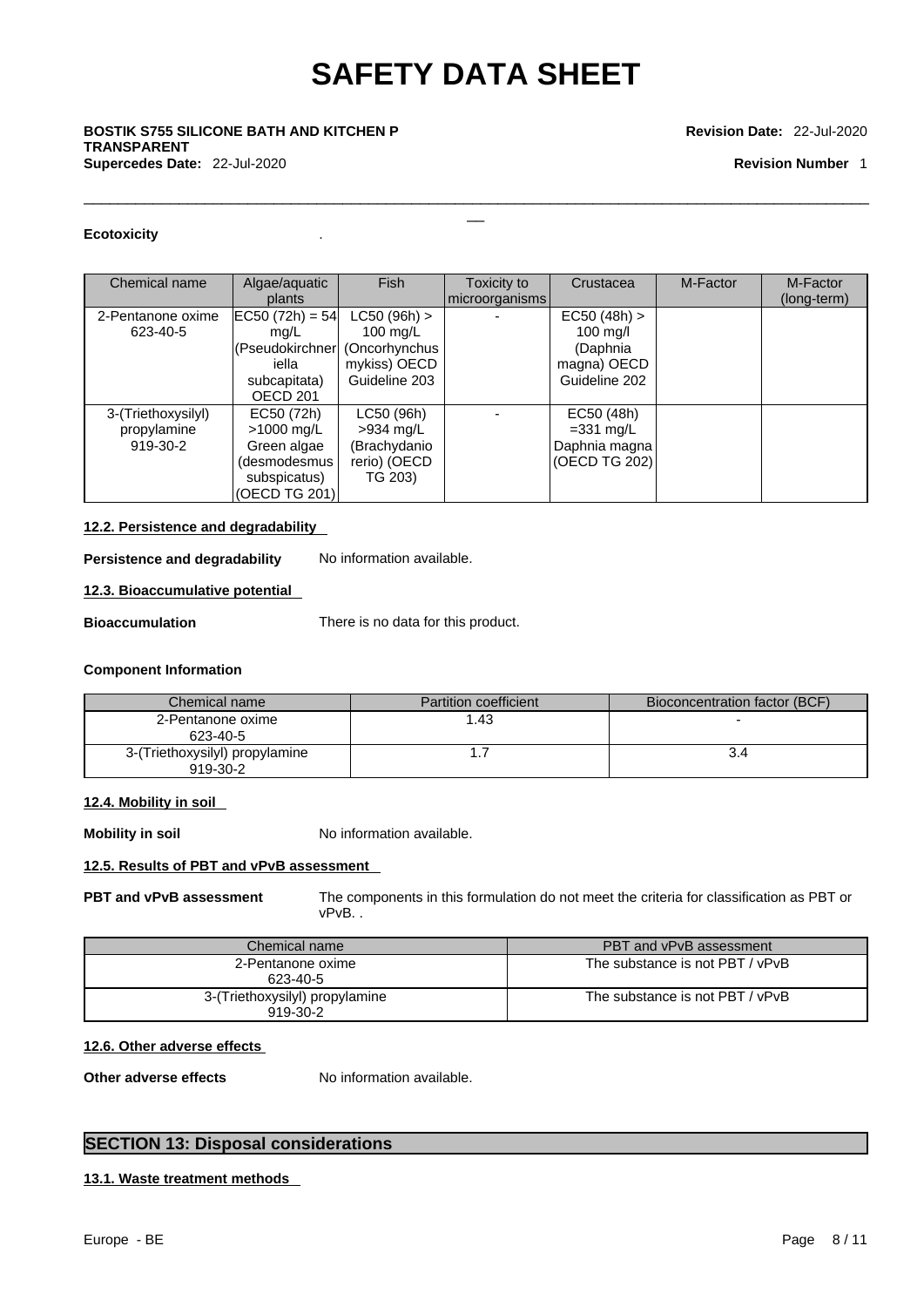$\Box$ 

\_\_ **BOSTIK S755 SILICONE BATH AND KITCHEN <sup>P</sup> TRANSPARENT Supercedes Date:** 22-Jul-2020 **Revision Number** 1

**Revision Date:** 22-Jul-2020

| Waste from residues/unused<br>products | Dispose of contents/container in accordance with local, regional, national, and<br>international regulations as applicable. |
|----------------------------------------|-----------------------------------------------------------------------------------------------------------------------------|
| Contaminated packaging                 | Handle contaminated packages in the same way as the product itself.                                                         |
| <b>European Waste Catalogue</b>        | 08 04 10 waste adhesives and sealants other than those mentioned in 08 04 09                                                |
| <b>Other information</b>               | Waste codes should be assigned by the user based on the application for which the<br>product was used.                      |

### **SECTION 14: Transport information**

### **Land transport (ADR/RID) 14.1 UN number**  Not regulated **14.2 Proper Shipping Name** Not regulated<br>**14.3 Transport hazard class(es)** Not regulated **14.3 Transport hazard class(es)** Not regulated **14.4 Packing group 14.4 Packing group 14.5 Environmental hazards** Not applicable<br>**14.6 Special Provisions** None **14.6 Special Provisions IMDG 14.1 UN number**  Not regulated **14.2 Proper Shipping Name** Not regulated **14.2 Proper Shipping Name** Not regulated **14.3 Transport hazard class(es)** Not regulated **14.3 Transport hazard class(es) 14.4 Packing group 14.4 Not regulated 14.5 Marine pollutant Np**<br> **14.6 Special Provisions** None **14.6 Special Provisions 14.7 Transport in bulk according to Annex II of MARPOL 73/78 and the IBC Code** Not applicable

| Air transport (ICAO-TI / IATA-DGR) |                |  |  |
|------------------------------------|----------------|--|--|
| 14.1 UN number                     | Not regulated  |  |  |
| 14.2 Proper Shipping Name          | Not regulated  |  |  |
| 14.3 Transport hazard class(es)    | Not regulated  |  |  |
| 14.4 Packing group                 | Not regulated  |  |  |
| 14.5 Environmental hazards         | Not applicable |  |  |
| <b>14.6 Special Provisions</b>     | None           |  |  |

**Air transport (ICAO-TI / IATA-DGR)**

### **Section 15: REGULATORY INFORMATION**

### **15.1. Safety, health and environmental regulations/legislation specific for the substance or mixture**

### **European Union**

### **Registration, Evaluation, Authorization, and Restriction of Chemicals (REACh) Regulation (EC 1907/2006)**

### **SVHC: Substances of Very High Concern for Authorisation:**

This product does not contain candidate substances of very high concern at a concentration  $>=0.1\%$  (Regulation (EC) No. 1907/2006 (REACH), Article 59)

#### **EU-REACH (1907/2006) - Annex XVII - Substances subject to Restriction**

This product does not contain substances subject to restriction (Regulation (EC) No. 1907/2006 (REACH), Annex XVII).

#### **Substance subject to authorisation per REACH Annex XIV**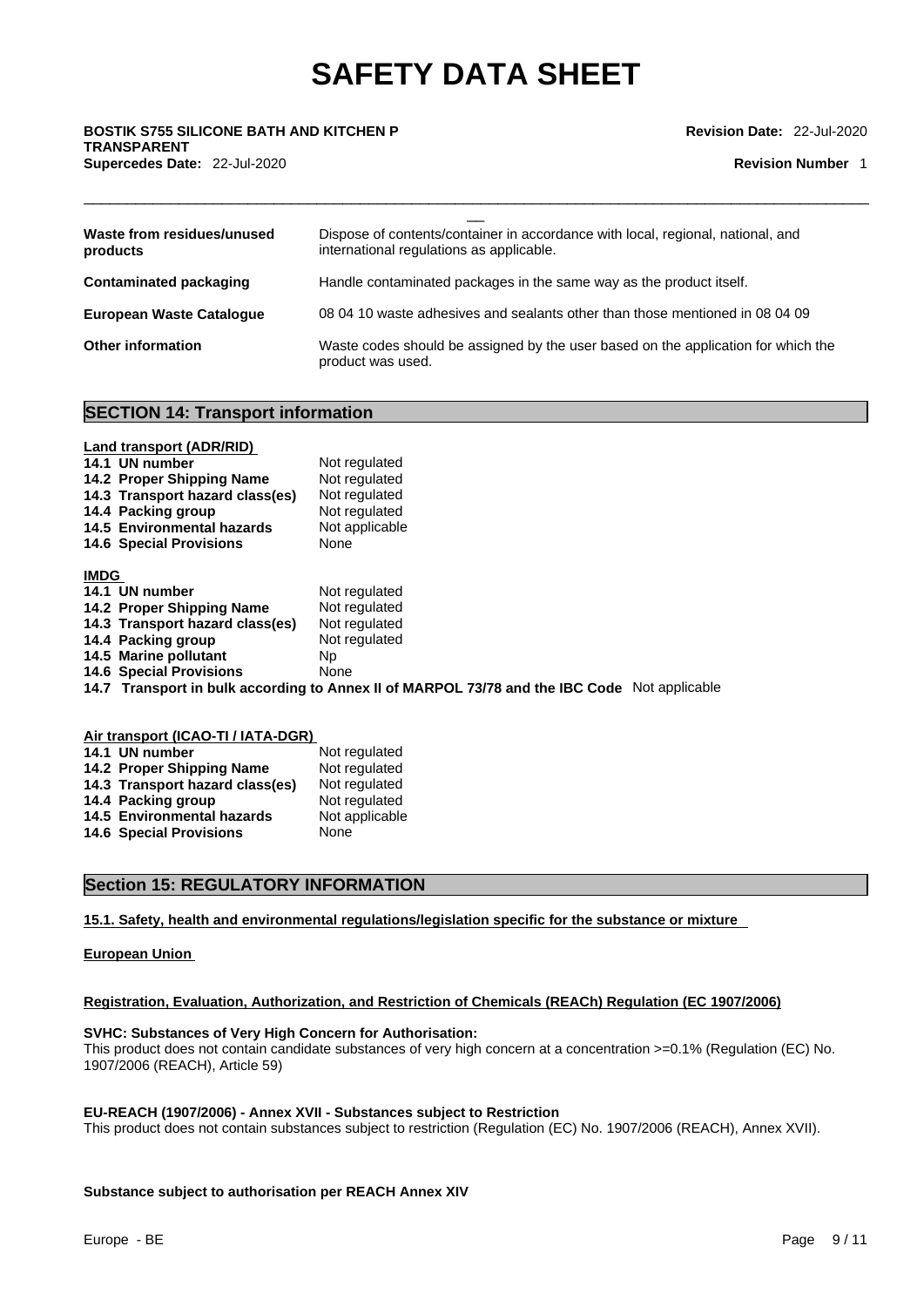# \_\_ **BOSTIK S755 SILICONE BATH AND KITCHEN <sup>P</sup> TRANSPARENT**

**Supercedes Date:** 22-Jul-2020 **Revision Number** 1

**Revision Date:** 22-Jul-2020

This product does not contain substances subject to authorisation (Regulation (EC) No. 1907/2006 (REACH), Annex XIV)

 $\Box$ 

### **Biocidal Products Regulation (EU) No 528/2012 (BPR)**

This product contains a biocidal product for the preservation of the dry film Contains: 2-octyl-2H-isothiazol-3-one [OIT]

**Ozone-depleting substances (ODS) regulation (EC) 1005/2009** Not applicable

**Persistent Organic Pollutants** Not applicable

**National regulations**

**France** 

### **Germany**

**Ordinance on Industrial Safety and Health - Germany - BetrSichV** No flammable liquids in accordance with BetrSichV

| Water hazard class (WGK) | slightly hazardous to water (WGK 1)       |
|--------------------------|-------------------------------------------|
| TRGS - 510 Storage Class | Storage Class 13 : Non-combustible solids |

**Netherlands** 

**List of Carcinogenic, mutagenic and reproductive toxin substances in accordance with Inspectorate SZW (Netherlands)**

**MAL-Code** 00-1 (1993)

**Sweden**

Occupational exposure limits AFS 2018:1

### **15.2. Chemical safety assessment**

Chemical Safety Assessments have been carried out by the Reach registrants for substances registered at >10 tpa. No Chemical Safety Assessment has been carried out for this mixture

### **SECTION 16: Other information**

#### **Key or legend to abbreviations and acronyms used in the safety data sheet**

#### **Full text of H-Statements referred to under section 3**

H302 - Harmful if swallowed

- H314 Causes severe skin burns and eye damage
- H317 May cause an allergic skin reaction
- H319 Causes serious eye irritation
- H412 Harmful to aquatic life with long lasting effects

#### **Legend**

| TWA  | TWA (time-weighted average)      |
|------|----------------------------------|
| STEL | STEL (Short Term Exposure Limit) |